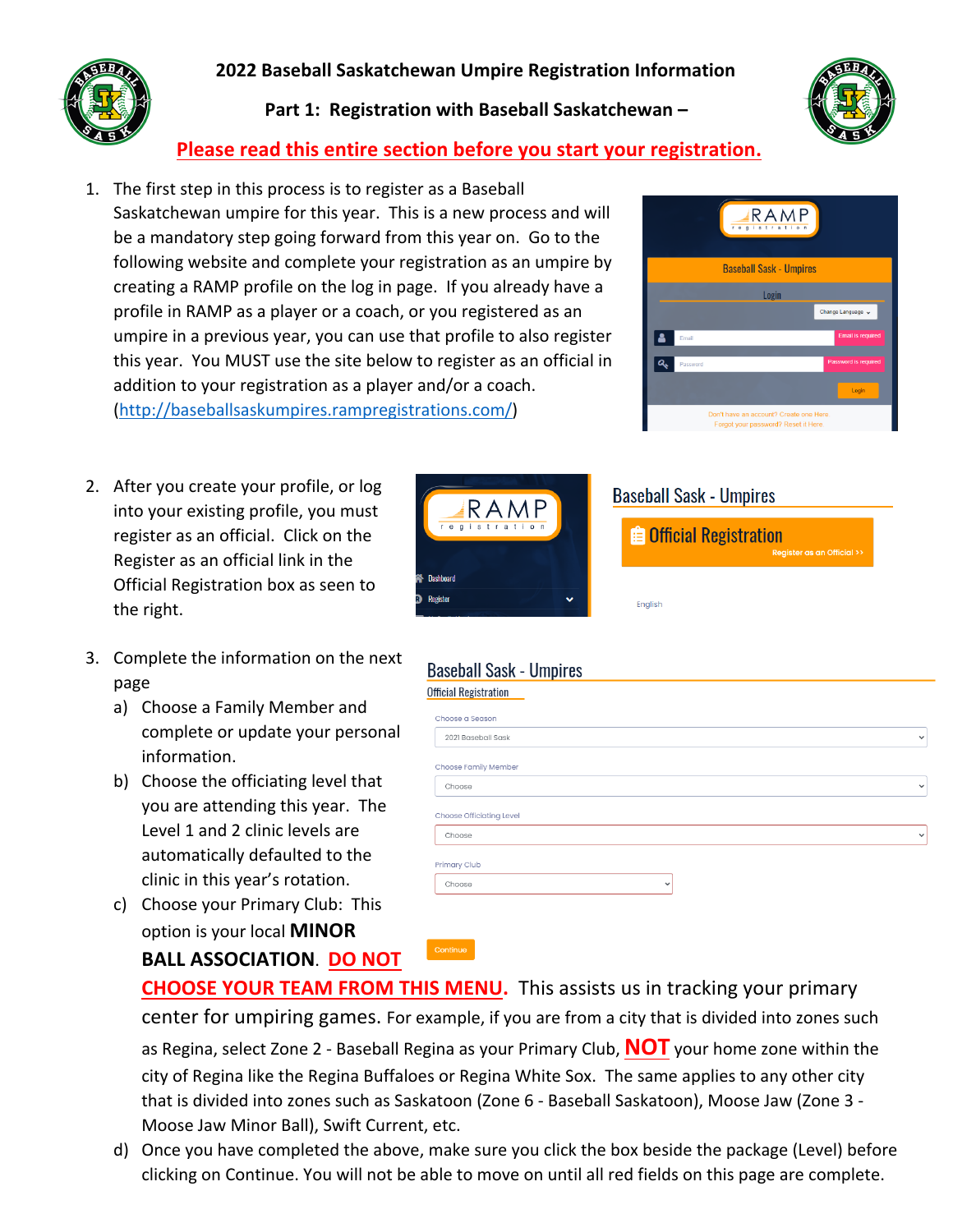- 4. You will be taken to a page with a Waiver. Please read the waiver and sign in the box provided. If you are under the age of 18, your parent or guardian must read and sign the waiver for you. Click continue after you sign the waiver and click the check box under the signature.
- 5. The next page is the questions page. The question regarding Indigenous Self Declaration is optional, **BUT you must choose the clinic you will be attending or attended from the drop-down menu and then select which level of clinic it was**. The

clinic location information is essential for our records so do not continue until you provide that information.

| ARAMP                                        | <b>Baseball Sask - Umpires</b><br><b>Questions</b> |  |
|----------------------------------------------|----------------------------------------------------|--|
| registration                                 |                                                    |  |
|                                              | $\Box$ Indigenous Self Declaration                 |  |
| <b>谷</b> Dashboard                           |                                                    |  |
| <b>B</b> Register<br>$\checkmark$            | <b>Clinic Attending</b>                            |  |
| My Family Members<br>$\checkmark$            | Battlefords - April 3<br>$\checkmark$              |  |
| <b>e</b> My Registrations                    | Level of Clinic                                    |  |
| <b>ALS:</b> My Teams/Permits<br>$\checkmark$ | Level 1.1<br>$\checkmark$                          |  |
| <b>Transactions</b><br>$\checkmark$          |                                                    |  |
| $\mathbf{i}$<br><b>Refund Policy</b>         |                                                    |  |
| <b>O</b> Your Account<br>$\checkmark$        | <b>Back</b><br>Continue                            |  |

6. The next page is the payment options page as seen below.

| <b>Questions</b>                                   | Edit |
|----------------------------------------------------|------|
| "Indigenous Self Declaration"                      |      |
| "Clinic Attending"<br><b>Battlefords - April 3</b> |      |
| "Level of Clinic"<br>Level 1.1                     |      |

| <b>Pricing Details</b> |                     |         |  |  |
|------------------------|---------------------|---------|--|--|
|                        | <b>Item</b>         | Price   |  |  |
|                        | Level 1.1 - \$30.00 | \$30.00 |  |  |
|                        | Total               | \$30.00 |  |  |
|                        |                     |         |  |  |